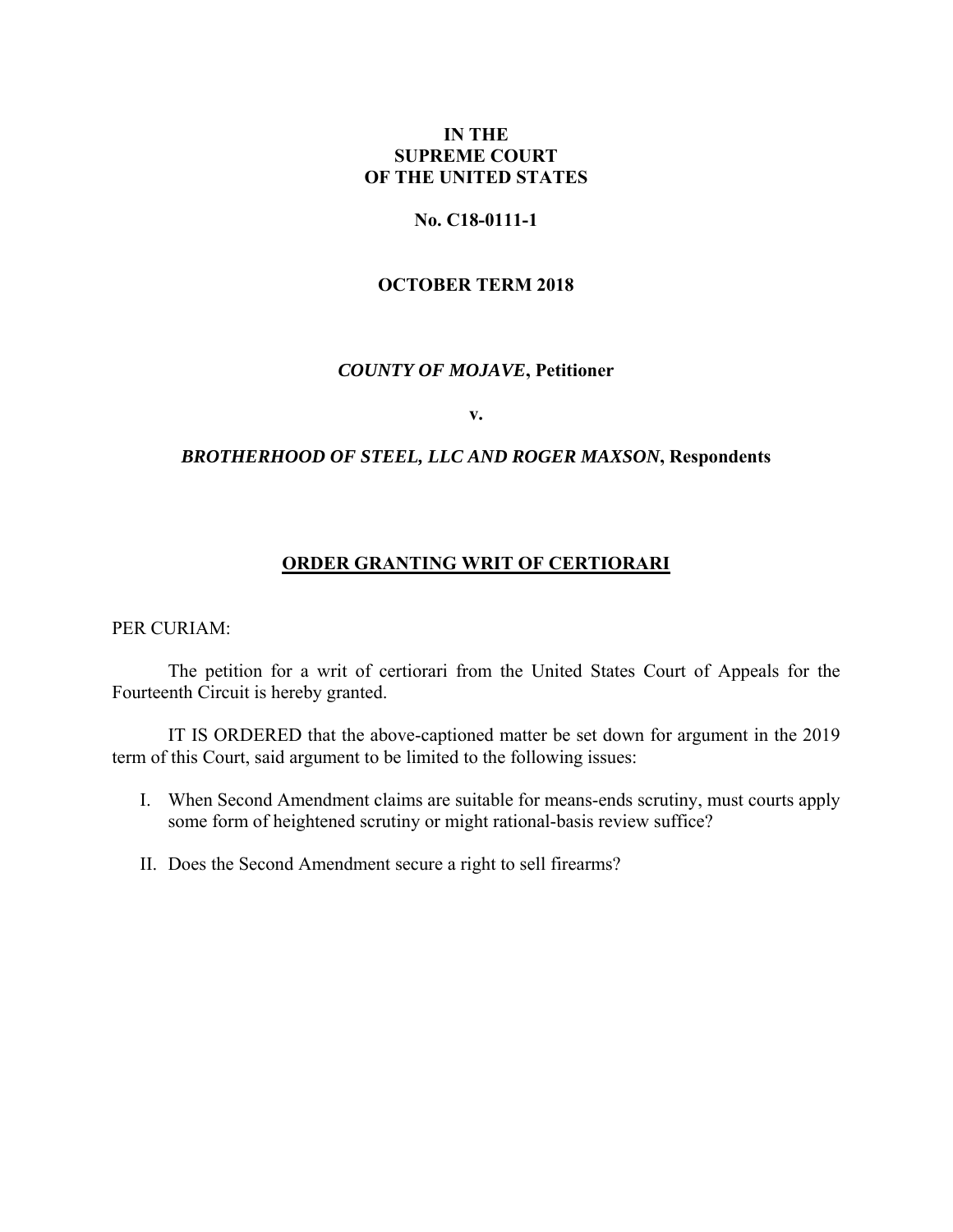## **UNITED STATES COURT OF APPEALS FOR THE FOURTEENTH CIRCUIT**

| <b>BROTHERHOOD OF STEEL, INC.</b> |                    |
|-----------------------------------|--------------------|
| And                               |                    |
| <b>ROGER MAXSON</b>               |                    |
| <b>Petitioners</b>                | Case No. 18-0013-1 |
| v.                                |                    |
| <b>COUNTY OF MOJAVE</b>           |                    |
| <b>Respondent</b>                 |                    |

### **Decided October 1, 2018**

Before Judges Mossberg, Watan, and Hulbert.

### **Mossberg, Circuit Judge, for the Court.**

 We must decide whether the right to keep and to bear arms, as recognized by the Second Amendment, necessarily includes the right to sell and purchase arms and what, if any, limits can be placed on that right.

### **I. BACKGROUND FACTS**

### **A. Maxson's Initial Interactions with the County.**

On June 17, 2011, Maxson formed a limited liability company, Brotherhood of Steel, Inc., with the intention of opening a gun store and shooting range in Mjoave County, New Tejas.<sup>1</sup> Additionally, Brotherhood of Steel planned to offer training, certification courses, and gunsmithing services at the store. Maxson honorably retired from the United States Army after

<sup>&</sup>lt;sup>1</sup> Mojave County has a population of 482,478 people. It is the  $10^{th}$  most populous county in the state. Half of the population lives in unincorporated parts of the County; however, the unincorporated parts of the county are not contiguous and are separated by three towns.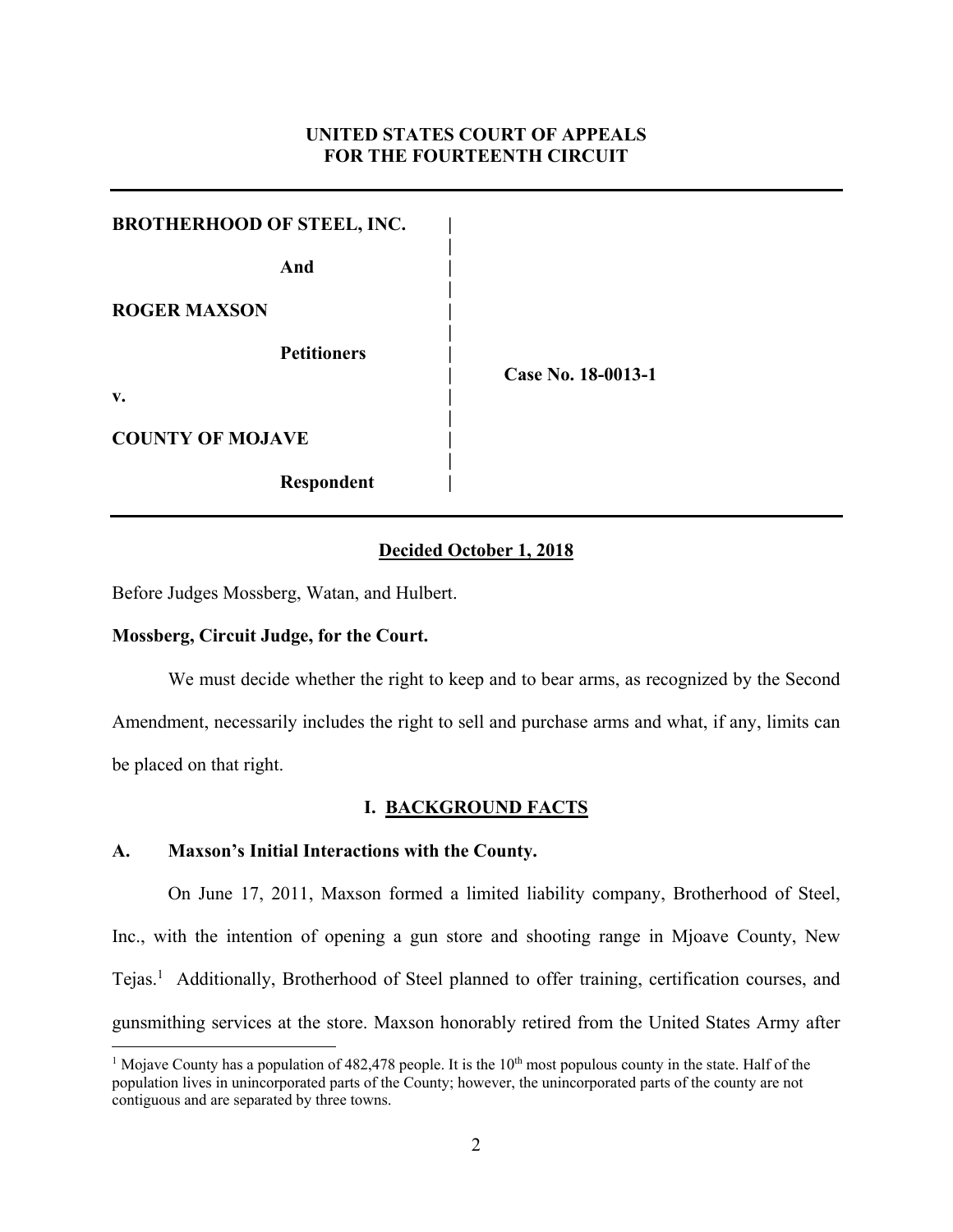ten years of service. During his service, he completed the Military Occupation Specialization of 91F—Small Arms / Artillery Repairer and retired with the rank of E-6, Staff Sergeant. Before retirement, Maxson frequently worked with defense contractors to develop new pistol technology. Following his retirement, he worked for multiple weapons companies until he decided to open Brotherhood of Steel.

Maxson conducted internet and local market research among gun enthusiasts and concluded that demand existed for a full-service firearms center in an unincorporated area of Mojave County colloquially known as "Hidden Valley" near the incorporated city of Sloan. In response to this demand, Maxson contacted the Mojave County Planning Department for information as to any land use or other permits necessary to open a gun store in unincorporated areas of the County.

Mr. Gunther, the Chief Clerk of the Planning Department, informed Maxson that because he intended to sell firearms he would need to obtain a Conditional Use Permit pursuant to Mojave County Ordinance Sections 17.54.130 and 17.54.131. Section 17.54.130 states that Conditional Use Permits are required for certain land uses and are only granted after a special review in which the County determines whether or not the proposed business: (1) is required by public need; (2) is properly related to other land uses and transportation and service facilities in the area; (3) if permitted, will materially and adversely affect the health or safety of persons residing or working in the vicinity; and (4) will be contrary to the specific performance standards established for the area. Mojave Cty., NTX., Code § 17.54.130. Section 17.54.131 (the "Zoning Ordinance"). That ordinance requires, among other things, that businesses selling firearms in unincorporated areas of the County be located at least 800 feet away from any of the following: schools, day care centers, liquor stores or establishments serving liquor, other gun stores, and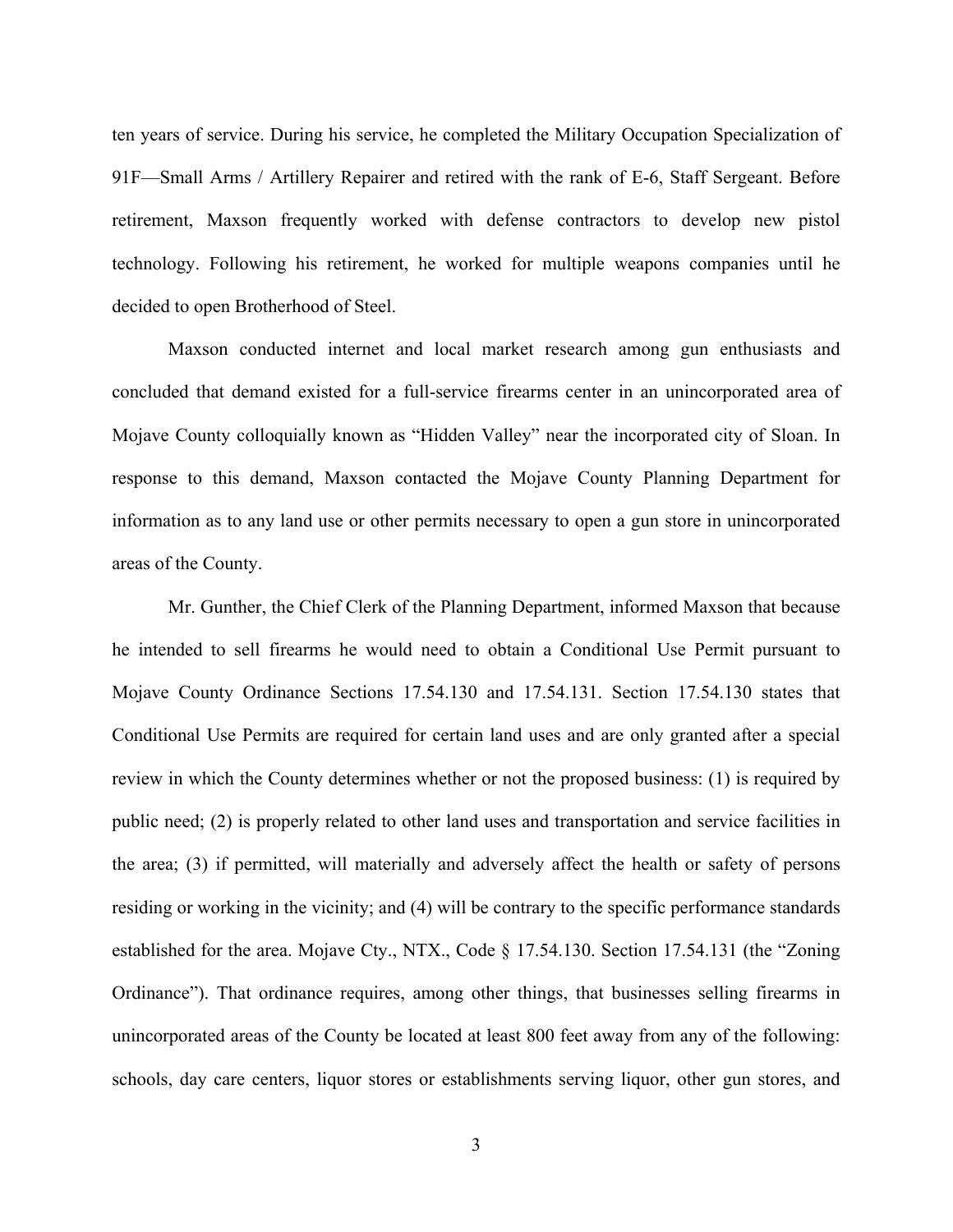residentially zoned districts. Based on documentation provided by the County to Mr. Maxson, the 800-foot zoning requirement was to be measured from the closest door of the proposed business location to the front door of any disqualifying property.

Based on this information, Maxson identified a suitable rental property at 2274 Helios Lane in unincorporated Mojave County. The structure on 2274 Helios Lane is 28,743 square feet with 3,800 square feet dedicated to retail space and another 1,000 square feet dedicated to gunsmithing and repairs. To avoid violating the ordinances, Maxson obtained a survey that showed, based on door-to-door measurements, the property was more than 800 feet away from any disqualifying property. The closest residential property was 981 feet away, and the nearest gun store was approximately 10 miles away.

## **B. Maxson's Planning Department and Zoning Board Interactions.**

Maxson arranged to lease the Helios property on August 13, 2011, and to make necessary improvements to transform the space into a gun store compliant with all state and federal regulations. Maxson then applied to the Mojave County Community Development Agency for a Conditional Use Permit for his planned store.

The Staff of the Mojave County Community Development Agency Planning Department ("Planning Department") reviewed Maxson's application and prepared a November 1, 20111 initial report for the West County Board of Zoning Adjustments ("Zoning Board") finding:

- 1. there was a public need for a licensed firearms dealer;
- 2. the proposed use was compatible with other land uses and transportation in the area; and
- 3. a gun shop at the proposed site would not adversely affect the health or safety of persons living or working in the vicinity.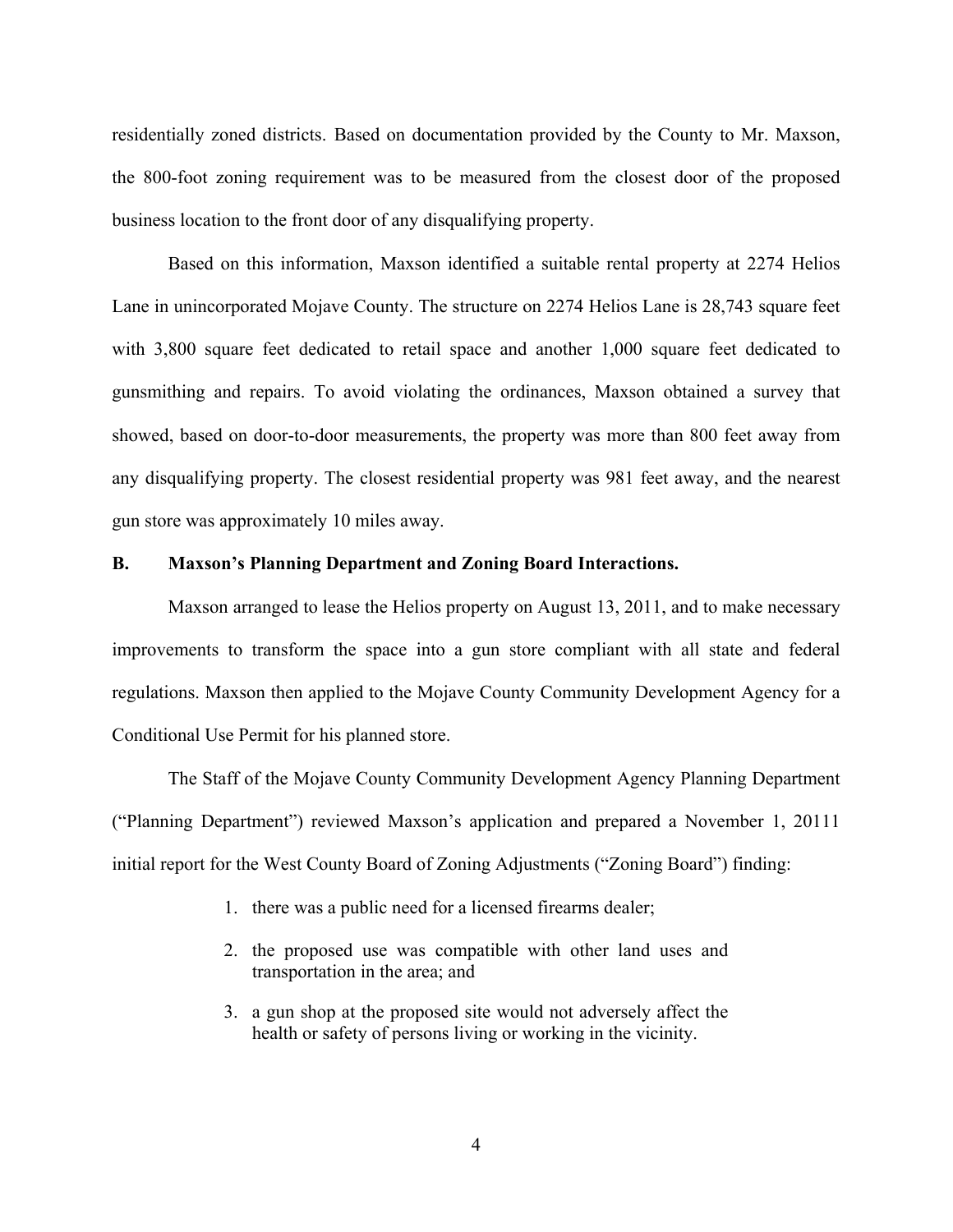The initial report also found that the site of the proposed gun shop did not satisfy the Zoning Ordinance's distance requirements because the shop was approximately 736 feet from an inactive church<sup>2</sup> located behind the property and across Interstate 76. The initial report's distance calculation was based on measurements from the closest exterior wall of the proposed gun shop to the property lines of the disqualifying property, the church. The initial report thus recommended denying Maxson's permit application.

The Zoning Board held a public hearing on Maxson's Conditional Use Permit application. Maxson appeared at the hearing and offered testimony in support of his application; neighborhood residents also appeared, some testifying in support of the application and others in opposition. Based on evidence in the record, 15 people spoke in favor of Maxson and eight spoke against the gun store. $3$ 

After the hearing, the Planning Department issued a revised report on November 10, 2011. The revised report acknowledged the ambiguity in the Zoning Ordinance regarding how the 800 feet should be measured for the purposes of determining compliance. The revised report concluded that the proposed gun store location was less than 800 feet from the property line of the closest disqualifying property, whether measured from the exterior wall, front door, or property line of the proposed gun shop.

The Planning Department once more recommended denying Maxson a Conditional Use Permit and variance.

<sup>&</sup>lt;sup>2</sup> The church property shows the current ownership to be The Children of the Cathedral, a religious organization founded by Richard Moreau. However, Mr. Moreau took his life in 2009, after being arrested for tax evasion. Religious activities no longer occur on the property, but it is still labeled as tax exempt on a religious basis. Neither party contests the categorization of the property. Churches may be located in either residential or commercial zones in Mojave County.

 $3$  It is unclear from the record if all of the speakers were residents of Mojave County.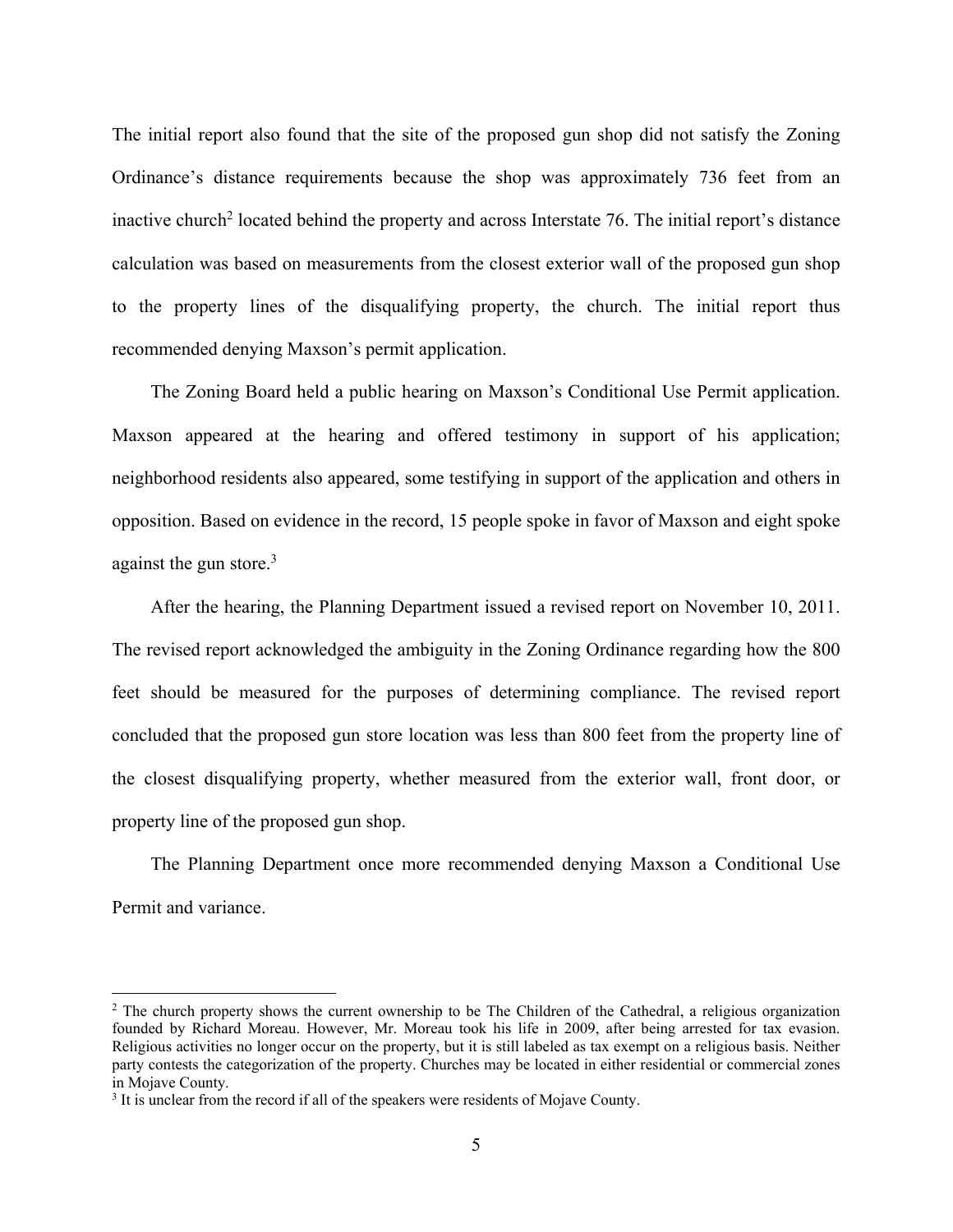On December 29, 2011, the Zoning Board passed a resolution granting Maxson a variance from the Zoning Ordinance and approving his application for a Conditional Use Permit. The Zoning Board ultimately concluded that a gun shop at the proposed location would not be detrimental to the public welfare and warranted a variance in light of the physical buffer created by a major highway between the proposed site and the nearest disqualifying property. The Zoning Board also determined that a public need existed for a licensed firearms retailer in the Hidden Valley area. The nearest existing shooting range is located over 20 miles away<sup>4</sup> and the nearest store is located 10 miles away. Maxson was also a certified Red 888 Guns<sup>5</sup> armorer and gunsmith. The record indicates there is not another Red 888 Guns armorer and gunsmith in the Mojave area.

### C. **Shady Sands Home Owners Association's Administrative Appeal.**

Following County approval of Maxson's permit application, the Shady Sands Home Owners Association filed an appeal on January 6, 2016, with the County Commissioners' Court challenging the Zoning Board's resolution. The Shady Sands Home Owners Association is comprised of five members, Mrs. Tandi, Mr. Aradesh, Dr. Razlo, Ms. Alya, and Mr. Seth. All of the board members are members of the New Tejas Citizens Against the Second Amendment nonprofit organization.

Acting through three of its members,<sup>6</sup> the County Commissioners' Court voted to sustain the appeal, overturning the Zoning Board's decision and revoking the Conditional Use Permit.

<sup>4</sup> New Tejas requires that an individual must complete at least one hour of firearms training course time on a shooting range to obtain a concealed carry permit.

<sup>&</sup>lt;sup>5</sup> Red 888 Guns is the fourth largest manufacturer of personal firearms in the world.

<sup>6</sup> The three commissioners were Mr. Horrigan, Mr. Richardson, and Dr. Curling. All three were up for election in 2012. The other two members were not up for election and did not attend the meeting. Neither party challenges the validity of the ruling.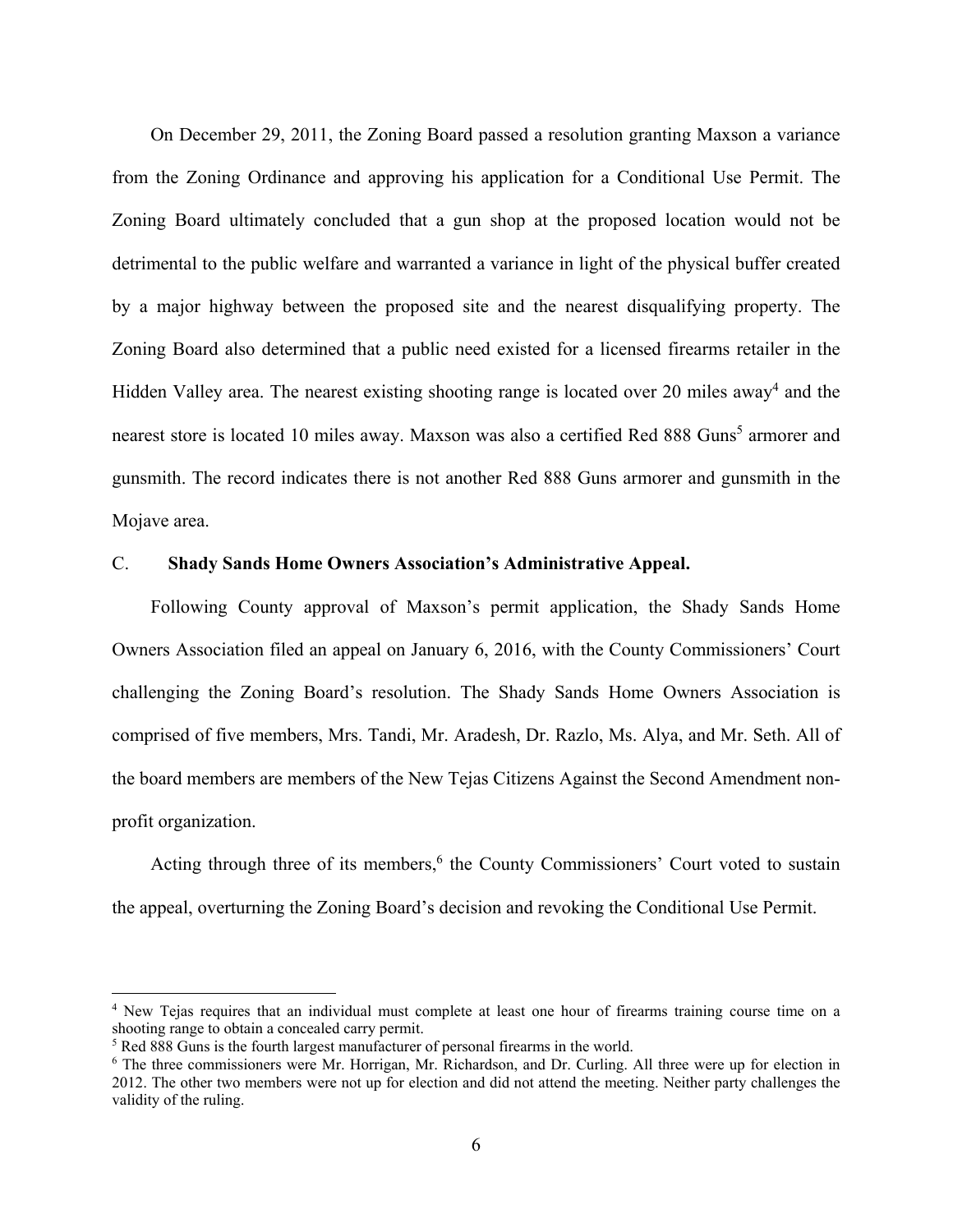After the permit was revoked, Maxson alleges he was unable to identify any property in unincorporated Mojave County that satisfied the Zoning Ordinance's 800-foot rule and was otherwise suitable—in terms of location, accessibility, building security, and parking—for a gun shop. Maxson commissioned a study to analyze the practical effects of the Zoning Ordinance for opening a gun store in unincorporated areas of the County.

Maxson filed a complaint in federal district court challenging the County Commissioners' Court's decision to deny him a variance and Conditional Use Permit.

#### **D. Proceedings at the District Court.**

In the United States District Court for the Central District of New Tejas, Maxson argued that the Commissioners' Court violated his right to due process and denied him equal protection under the law, and that the Zoning Ordinance was impermissible under the Second Amendment both facially and as applied. Maxson's commissioned study determined that, as a result of the 800-foot rule, "there are no parcels in the unincorporated areas of Mojave County which would be available and suitable for firearm retail sales."<sup>7</sup> He argued that the Zoning Ordinance "is not reasonably related to any possible public safety concerns" and effectively "red-lines gun stores out of existence in unincorporated Mojave County."

Mojave County moved to dismiss the claims, and Maxson moved for a preliminary injunction (Maxson stipulated to the dismissal of his due process claims). The District Court denied Maxson's motion and dismissed the equal protection and Second Amendment claims with leave to amend. Maxson filed an Amended Complaint that asserted four claims: (1) in singling out gun stores, the Zoning Ordinance as applied violated the Fourteenth

<sup>&</sup>lt;sup>7</sup> Another study provided by Mojave County found that approximately 15% of the total unincorporated Mojave County acreage could comply with the 800-foot rule due to the density of disqualifying properties, however this study was silent as to whether any of the acreage was suitable for a firearm retail center.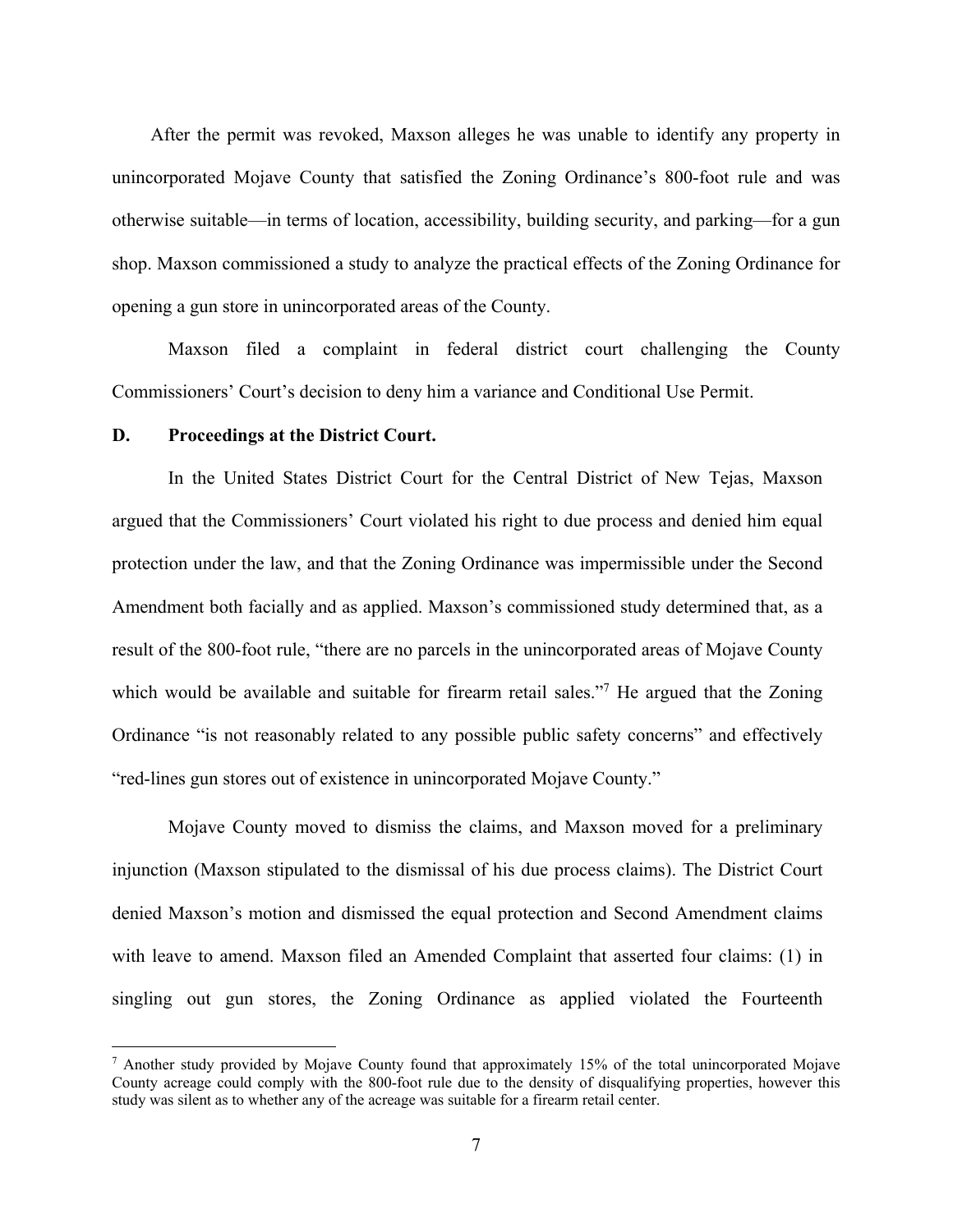Amendment's Equal Protection Clause; (2) the Zoning Ordinance was facially invalid under the Equal Protection Clause because it targeted guns stores but did not apply to other similarly situated businesses; (3) the Zoning Ordinance was facially invalid under the Second Amendment; and (4) the Zoning Ordinance as applied violated the Second Amendment. Maxson sought declaratory and injunctive relief, damages including expenses, lost profits, court costs and attorneys' fees. In response, the County moved to dismiss, arguing that the equal protection challenges failed to state sufficient facts to support a claim and that, under the Second Amendment, regulations governing the sale of firearms are presumptively valid.

The District Court granted the County's motion under Federal Rule of Civil Procedure 12(b)(6) to dismiss for failure to state a claim upon which relief could be granted. Maxson timely appealed.

#### **II. DISCUSSION**

#### **A. Maxson Failed to State an Equal Protection Claim.**

Maxson's equal protection challenge is nothing more than a Second Amendment claim dressed in equal protection clothing, it is "subsumed by, and coextensive with" the former, *Orin v. Barclay*, 272 F.3d 1207, 1213 n. 3 (9th Cir. 2001), and therefore is not cognizable under the Equal Protection Clause. Further, Maxson failed to adequately plead a "class-of-one" Equal Protection Clause claim. A class-of-one claim is cognizable when a "plaintiff alleges that she has been intentionally treated differently from others similarly situated and that there is no rational basis for the difference in treatment." *Village of Willowbrook v. Olech*, 528 U.S. 562, 564, (2000). But Maxson himself acknowledges that gun stores are materially different from other retail businesses when he notes that "[b]usinesses offering gunsmithing services and retail firearm sales are strictly licensed and regulated by state and federal law." In neglecting to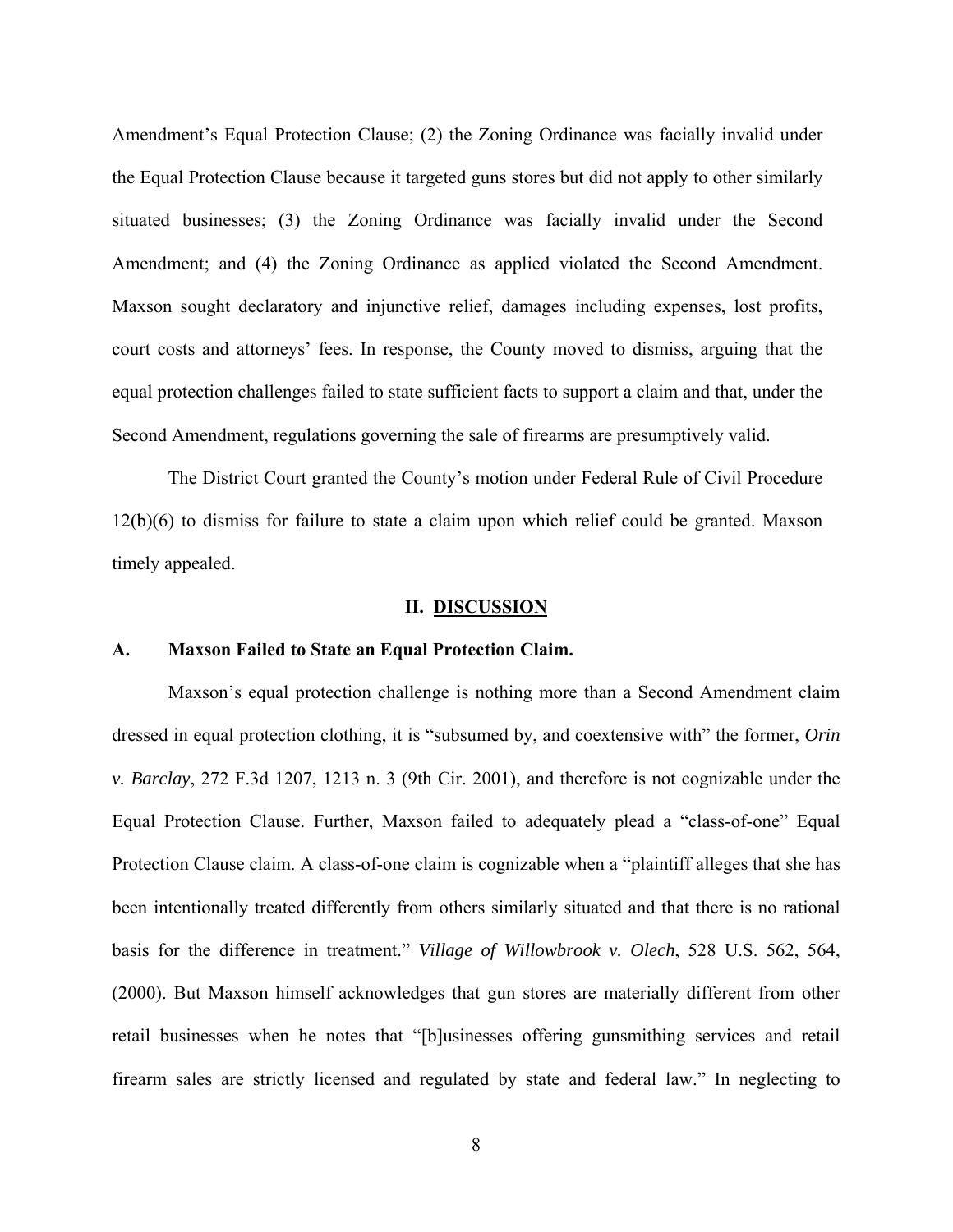identify a similarly situated business, Maxson failed to plead a cognizable class-of-one claim. Maxson's Equal Protection Clause claims accordingly fail.

#### **B. Does the Ordinance of Mojave County Burden the Second Amendment?**

Maxson asserts that Mojave County's Zoning Ordinance violates the Second Amendment. The Second Amendment states that:

"A well regulated Militia, being necessary to the security of a free State, the right of the people to keep and bear Arms, shall not be infringed." U. S. Const. amend. II.

*In District of Columbia v. Heller*, 554 U.S. 570, 574-626 (2008), the Unites States Supreme Court held that the Amendment guarantees an individual's right to possess firearms for traditionally lawful purposes, such as self-defense. The Court subsequently applied the right against the States via the Fourteenth Amendment in *McDonald v. City of Chicago*, 561 U.S. 742 (2010). Though the Supreme Court has yet to "clarify the entire field" of Second Amendment jurisprudence, it has established a broad framework for addressing challenges such as the one at hand. In reviewing Mojave County's Zoning Ordinance, we employ a two-step inquiry, which begins by asking whether a challenged law burdens conduct protected by the Second Amendment; if the answer is in the affirmative, we apply the appropriate level of scrutiny. *United States v. Chovan*, 735 F.3d 1127, 1136 (9th Cir. 2013).

Turning to the inquiry's first step, we must determine whether the commercial sale of firearms implicates the Second Amendment right to keep and to bear arms by reviewing the "historical understanding of the scope of the right." *Heller*, 554 U.S. at 625. Ultimately, this case hinges on a Second Amendment challenge on a purported right to purchase firearms or, put another way, the right to acquire weapons for self-defense. While *Heller* did not explicitly recognize a right to purchase or to sell weapons, the Court's opinion was not intended to serve as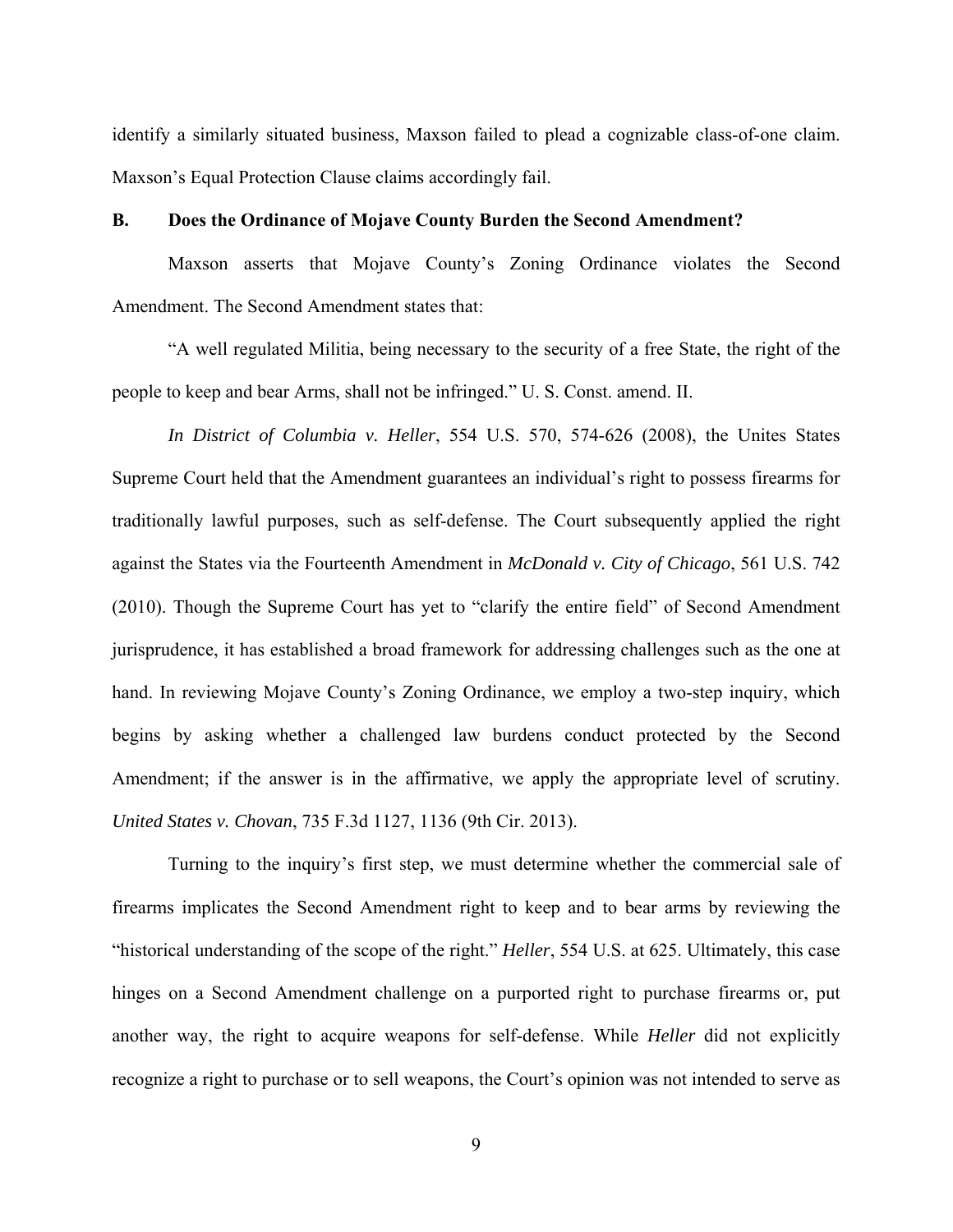"an exhaustive historical analysis ... of the full scope of the Second Amendment." *Heller*, 554 U.S. at 626.

In looking through the history of the United States, we see that Americans have always believed—and shall continue to believe—that the right to bear arms must include the freedom to purchase and to sell weapons. At the time the Fourteenth Amendment was ratified, American jurists simply assumed that the "right to keep arms, necessarily involve[d] the right to purchase them." *Andrews v. State*, 50 Tenn. 165, 178 (1871). It does not make sense that one has the right to possess firearms but does not have the right to also purchase firearms.

In addition to selling firearms, Maxson alleges in his First Amended Complaint that his proposed gun store would offer various services including "state-mandated Hunter Safety Classes, Handgun Safety Certificates," and "classes in gun safety, including safe storage of firearms in accordance with state law." Because the Second Amendment protects a "right not as connected to militia service, but as securing the militia by ensuring a populace familiar with arms," it also follows that one must have the right to be trained on such firearms. *Heller*, 554 U.S. at 617. This has led the Seventh Circuit to conclude that a regulation prohibiting most firearm ranges within the city limits of Chicago constituted a "serious encroachment on the right to maintain proficiency in firearm use, an important corollary to the meaningful exercise of the core right to possess firearms for self-defense." *Ezell v. City of Chicago* ("*Ezell I*"), 651 F.3d 684, 708 (7th Cir. 2011).

Just like the firearm range in *Ezell I*, the services Maxson is planning to offer are fundamental to the right to keep and to bear arms. The Zoning Ordinance's potential interference with such services was therefore a proper basis for Maxson's Second Amendment challenge.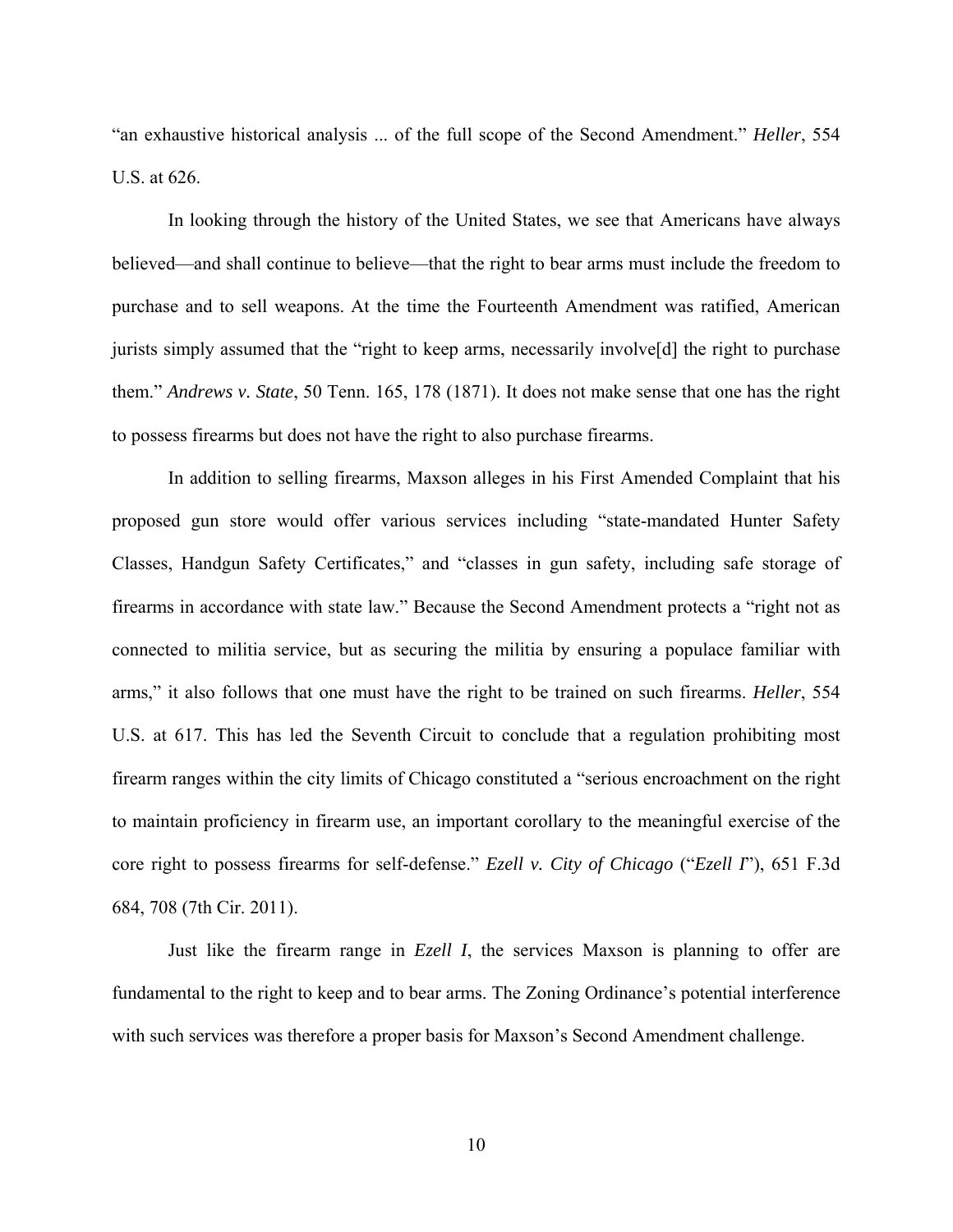Mojave County has offered nothing to undermine our conclusion that the right to purchase and to sell firearms is part and parcel of the historically recognized right to keep and to bear arms.

#### **C. The Proper Standard of Review of Interference with the Second Amendment.**

Having determined that, contrary to the District Court's ruling, the Mojave County Zoning Ordinance burdens conduct protected by the Second Amendment, the next step in the inquiry is to identify the proper standard of review. *Chovan*, 735 F.3d at 1136.

We choose to adopt the 9<sup>th</sup> Circuit's reasoning in *United States v. Chovan*, that unless a statute or ordinance represented a longstanding prohibition understood to be prohibited by the Second Amendment, then the statute or ordinance will not avoid heightened constitutional scrutiny. Instead, the type of law in question must be both longstanding and closely match a listed prohibition in *Heller*. Alternatively, there must be "persuasive historical evidence establishing that the regulation at issue imposes prohibitions that fall outside the historical scope of the Second Amendment." *Jackson v. City & Cty. of San Francisco,* 746 F.3d 953, 960 (9th Cir. 2014). The burden is on the Government to demonstrate that a prohibition has historically fallen outside the Second Amendment's scope before it can claim a presumption of validity. *See Chovan*, 735 F.3d at 1137.

Here, the County failed to demonstrate that the Zoning Ordinance "falls within a welldefined and narrowly limited category of prohibitions that have been historically unprotected." *Jackson*, 746 F.3d at 960. The County has not demonstrated that any historical regulation restricted where firearm sales could occur. In fact, the Nation's first comprehensive zoning law did not come into existence until the early  $20<sup>th</sup>$  century; therefore, it was impossible for the founding fathers to have incorporated zoning into their rationale for the Second Amendment. Of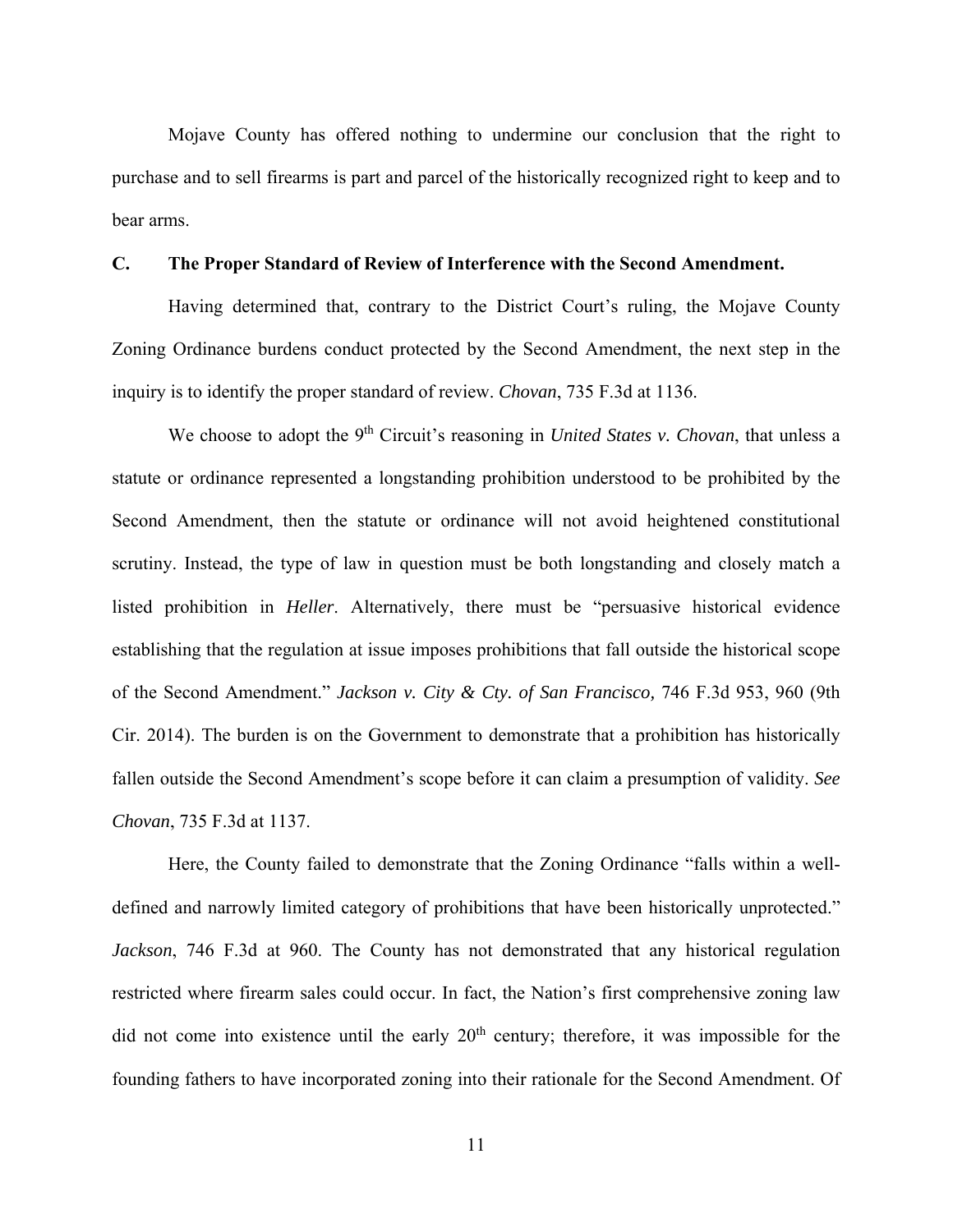course, even if a zoning ordinance does not represent a longstanding prohibition or regulation, it may ultimately survive Second Amendment scrutiny because "sensible zoning and other appropriately tailored regulations" for gun-related activities are most certainly permissible. *See Ezell I*, 651 F.3d at 709.

Such reasoning, however, does not show on its face that the Zoning Ordinance violates the Second Amendment, but it does mean that the Zoning Ordinance must be subjected to heightened scrutiny, something that is beyond a rational basis review. "If all that was required to overcome the right to keep and bear arms was a rational basis, the Second Amendment would be redundant with the separate constitutional prohibitions on irrational laws and would have no effect." *Heller*, 554 U.S. at 628-29 & n. 27.

While *Heller* does not dictate a test for the heightened scrutiny applied to the Second Amendment, it does suggest that the Second Amendment should be analogized to the longstanding First Amendment jurisprudence. *Ezell*, 651 F.3d at 706.

We will continue to follow the  $9<sup>th</sup>$  Circuit by adopting the same test when ascertaining the appropriate level of scrutiny. First, we must look at how close the law comes to the core of the Second Amendment right and, second, determine the severity of the law's burden on that right. *See Jackson*, 746 F.3d at 960-61 (quoting *Chovan*, 735 F.3d at 1138). There is no question that an ordinance completely restricting the commercial sale of firearms would burden the right of law-abiding citizens to possess and carry firearms.

The County argues that the Zoning Ordinance "simply restricts the location of gun stores." If such is the case, the Zoning Ordinance does not impose the sort of severe burden imposed by the handgun ban at issue in *Heller*. If the Zoning Ordinance merely regulates where gun stores can be located rather than outright banning them, then it burdens only the "*manner* in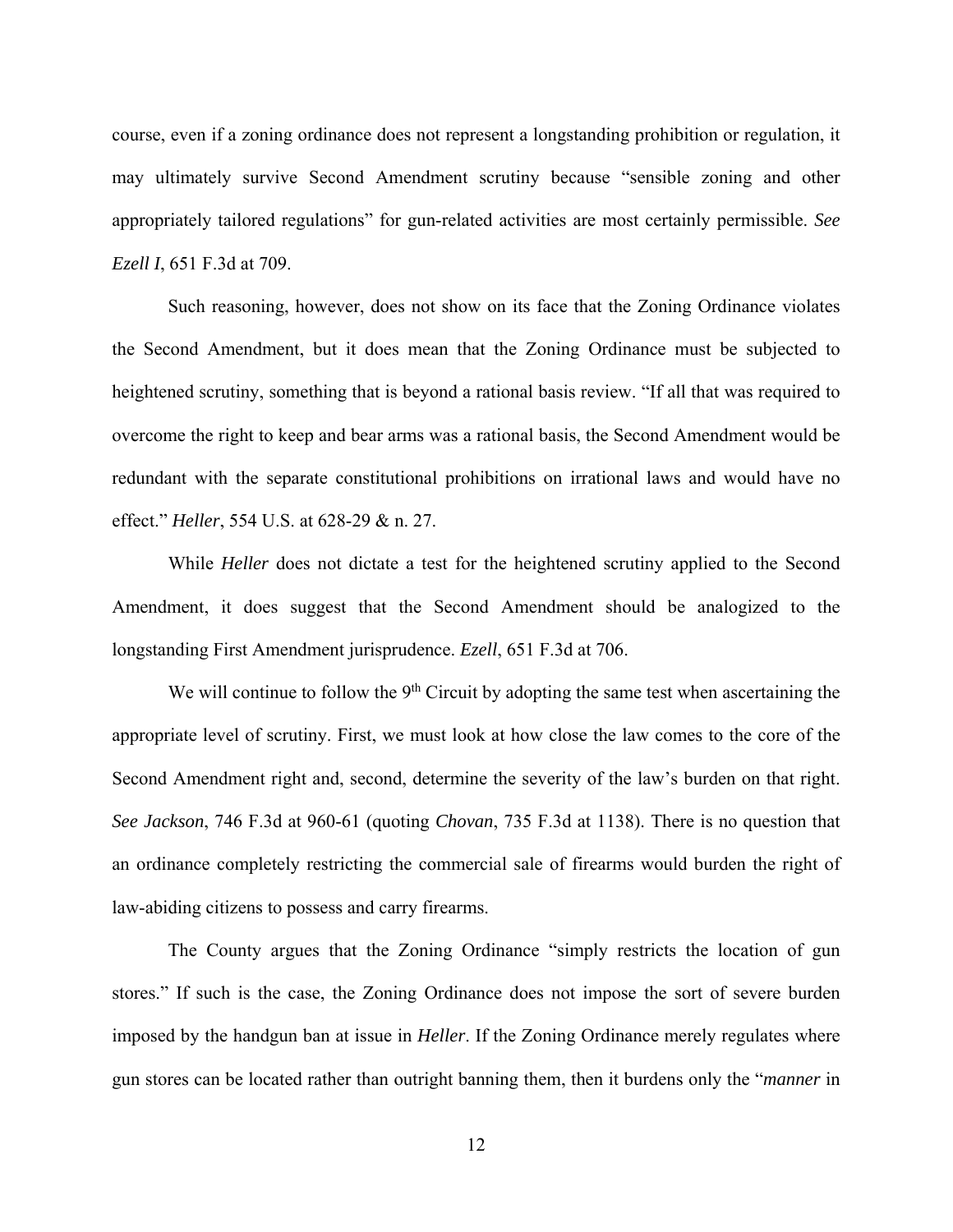which persons may exercise their Second Amendment rights." *Chovan*, 735 F.3d at 1138 (emphasis added).

It is thus analogous to "a content-neutral speech restriction that regulates only the time, place, or manner of speech." *Jackson*, 746 F.3d at 964. To put it another way, the Zoning Ordinance would be a regulation rather than a prohibition.

However, the allegation is that Mojave County has enacted something beyond a mere regulation. Maxson alleges that the Conditional Use Permit's 800-foot rule, as applied, amounts to a complete ban on gun stores: "according to the plaintiff's research, which is based primarily on government agency data, there are no parcels in the unincorporated areas of Mojave County which would be available for firearm retail sales." The District Court disregarded such assertions, observing that other retail establishments selling guns exist in Mojave County and "plaintiff [failed to] allege that the 'existing retail establishments' that sell guns are unable to comply with the Ordinance." Perhaps anticipating the District Court's skepticism, Maxson's First Amended Complaint alleged that other federal firearm licensees located within the County were either not in fact retailers or, for whatever reason, were not required to comply with the restrictions mandated by the Zoning Ordinance. Though such an assertion may yet prove false, if Maxson had been given a chance to demonstrate that the Zoning Ordinance was "not merely regulatory" but rather functioned as a total ban on all new gun retailers, "a more rigorous showing" than even intermediate scrutiny, "if not quite 'strict scrutiny,'" would have been warranted. *Ezell I*, 651 F.3d at 708.

The County's stated interests are: first, an interest in protecting public safety and preventing harm in populated, well-traveled, and sensitive areas such as residentially-zoned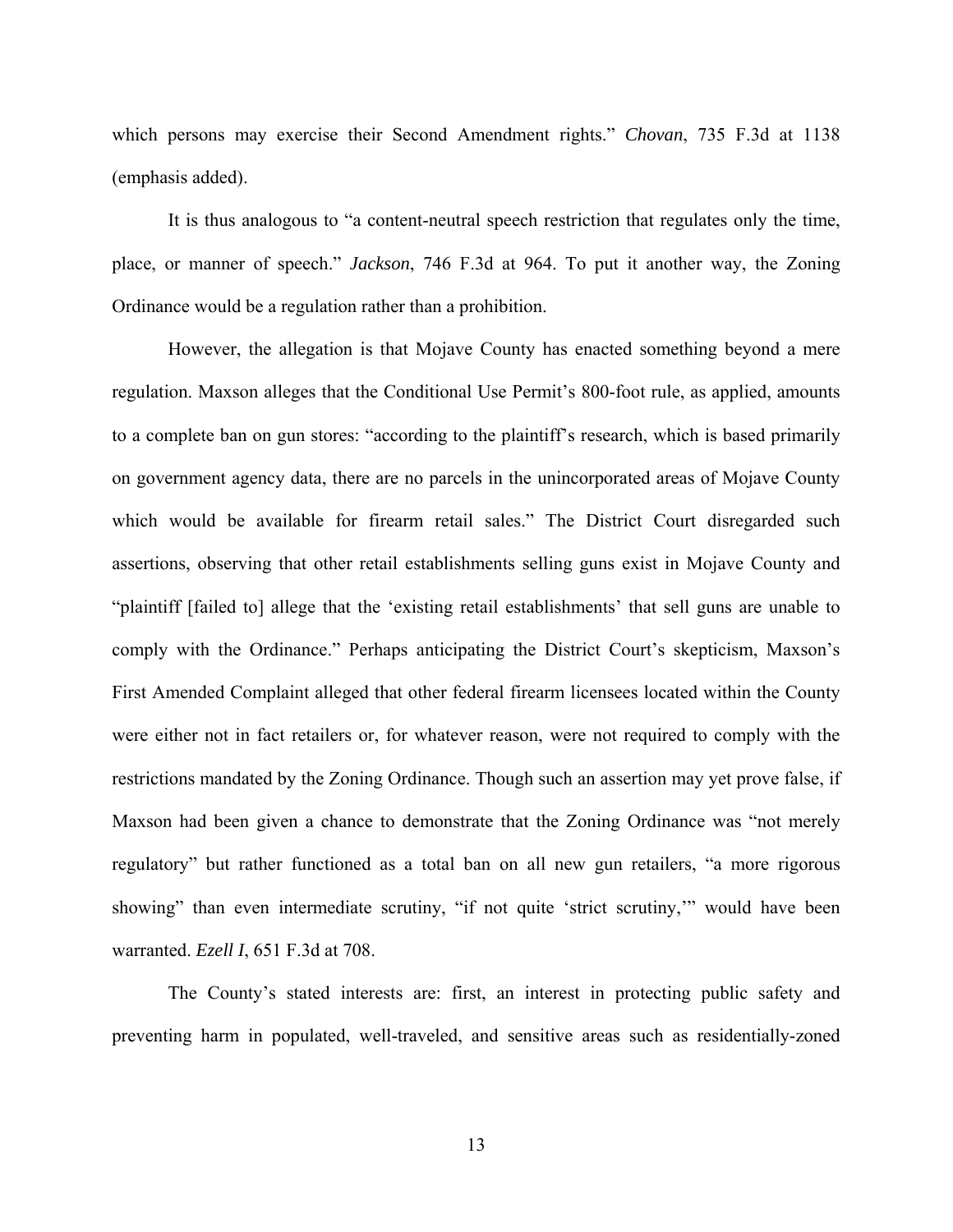districts; second, protecting against the potential secondary effects of gun stores, such as crime; and, third, preserving the character of residential zones.

Having identified the interests, we must find if there is a reasonable fit between the Zoning Ordinance and its objectives. Here, the District Court's analysis erred. It reasoned that "[w]hile keeping a gun store 800 feet away from a residential area does not guarantee that gunrelated violence or crimes will not occur, the law does not require a perfect match between the Ordinance's means and objectives, nor does the law require the Ordinance to be foolproof." The problem is that the District Court failed to explain how a gun store would increase crime in its vicinity. The Court instead simply accepted the County's assertion without exacting it to any scrutiny, in a fashion that more closely resembled rational basis review.

Under heightened scrutiny, the County "bears the burden of justifying its action." *Ezell I*, 651 F.3d at 706. The County failed to satisfy its burden because it never justified the assertion that gun stores act as magnets for crime. As Maxson stated, "all employees working at a gun store, and all clients/customers are required to be law-abiding citizens."

#### **III. CONCLUSION**

For the forgoing reasons, the dismissal of the Equal Protection Clause claims is AFFIRMED and the dismissal of the Second Amendment claims is REVERSED. The case is REMANDED for further proceedings consistent with this opinion. Each party shall bear its own costs on appeal.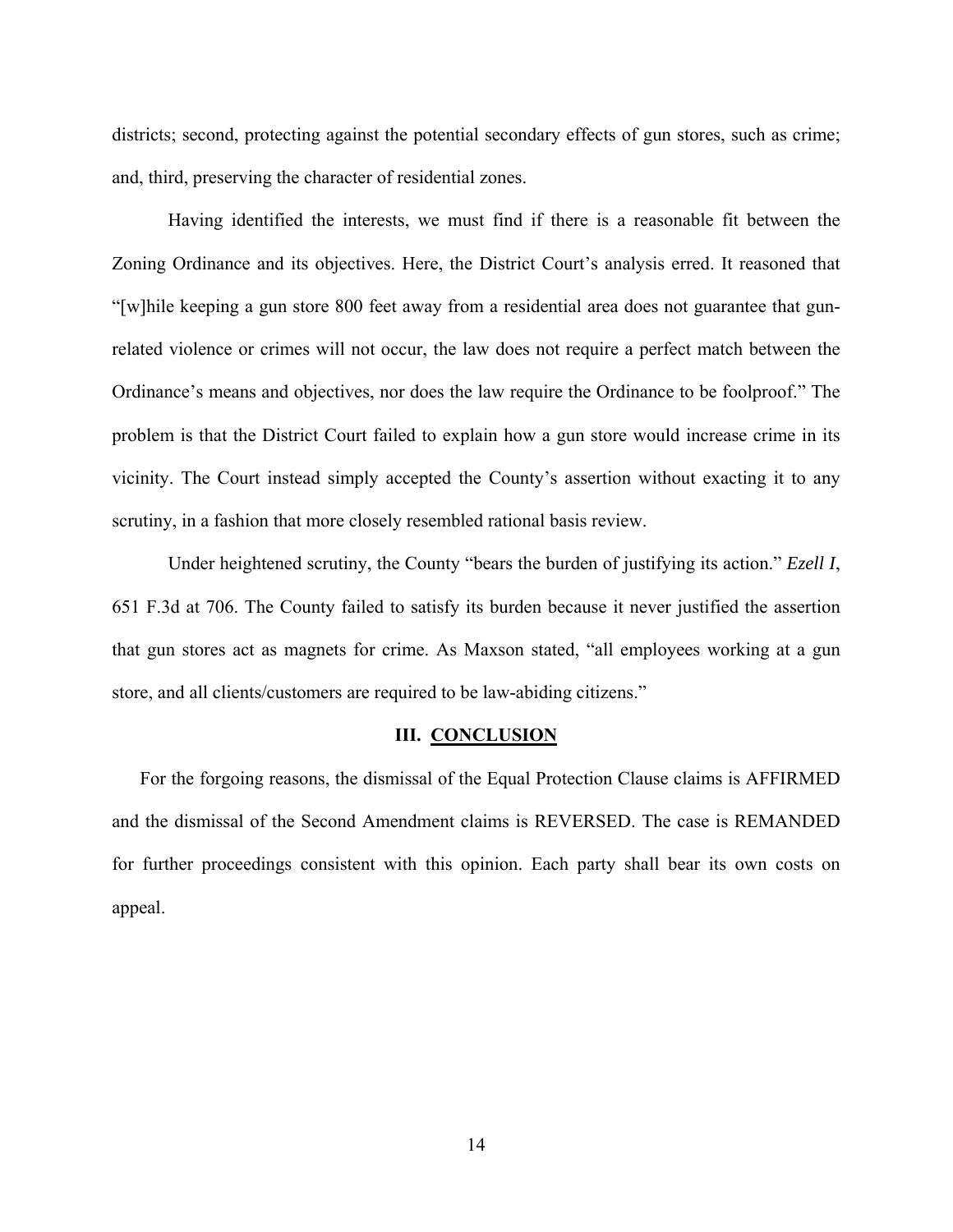### **Watan, Circuit Judge, concurring in part and dissenting in part:**

For the reasons discussed below, I respectfully concur in part and dissent in part.

#### **I. DISCUSSION**

#### **A. Additional Factual Background.**

The first thing you need to know about this case is something about the Petitioners. The Petitioners are not individuals who claim the right to keep and bear arms for self-defense or for other lawful purposes. Rather, they are entrepreneurs who want to operate a gun shop in an area of Mojave County that is not zoned for that use.

The next thing you need to know is that there is no claim that, due to the Zoning Ordinance in question, individuals cannot lawfully buy guns in Mojave County. It is undisputed that they can. The record shows that there are at least three gun stores and two shooting ranges already operating lawfully in Mojave County.<sup>8</sup> While it may be true that there is not an official Red 888 Guns dealer in Mojave County, the citizens of Mojave County can still purchase Red 888 Guns during gun conventions that travel through the state.

### **B. Maxson Failed to State an Equal Protection Claim.**

The majority did get this part of the decision correct. There is no Equal Protection Claim in this case. Much like there is no Second Amendment Claim in this case.

## **C. Maxson Failed to State a Claim for How the Ordinance Burdened the Second Amendment.**

After *Heller*, federal courts of appeals have held that the Second Amendment protects ancillary rights necessary for the core right to possess a firearm for self-defense. While purchasing ammunition and access to gun ranges have been shown to be such ancillary rights,

<sup>&</sup>lt;sup>8</sup> While it is true that none of the stores opened after the Zoning Ordinance was passed, that fact is immaterial to the legal analysis.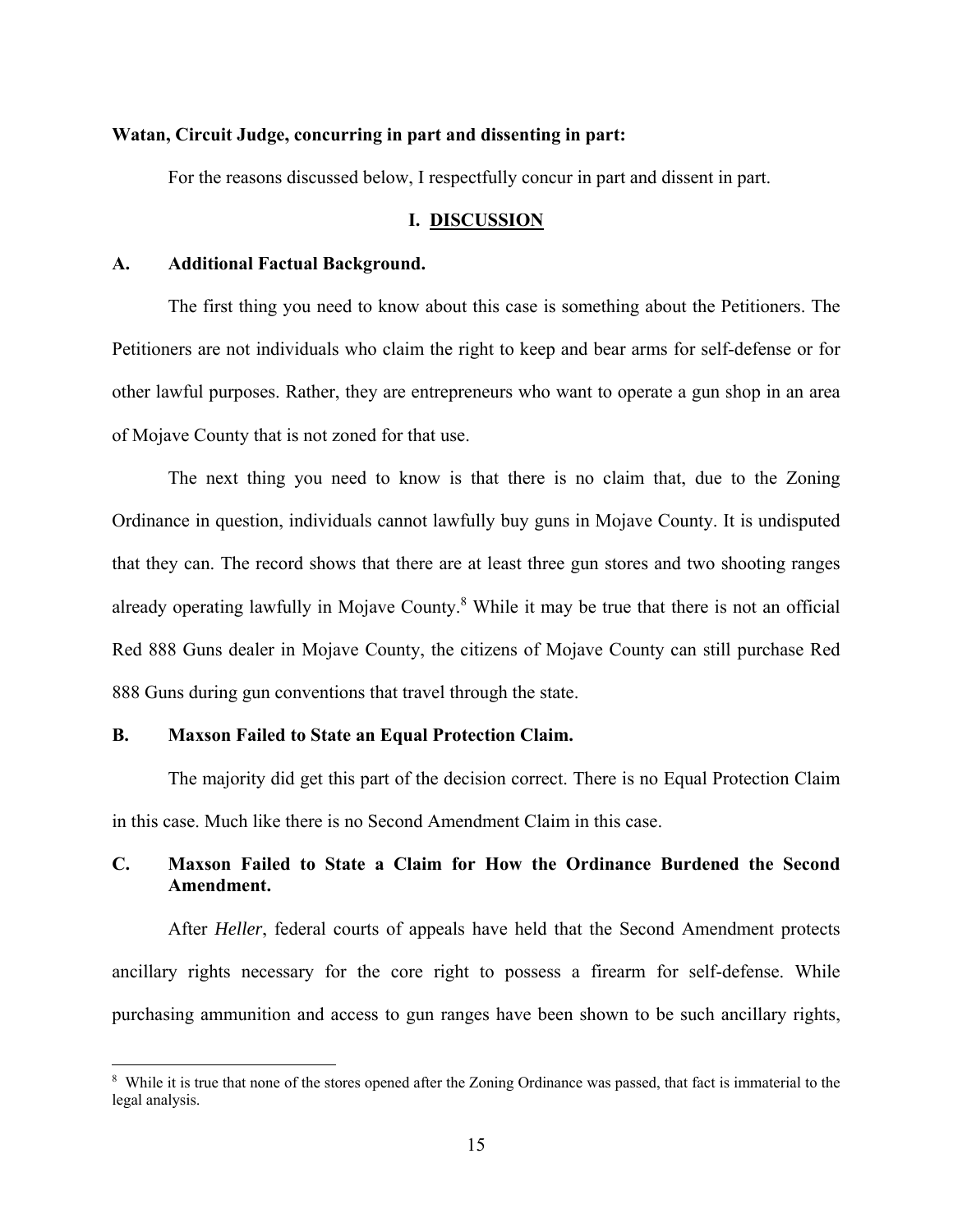Maxson does not adequately allege in his complaint that Mojave County residents cannot purchase firearms within the County as a whole, or within the unincorporated areas of the County in particular. To survive a Rule 12(b)(6) motion to dismiss, a plaintiff must allege in the complaint "enough facts to state a claim to relief that is plausible on its face." *Bell Atl. Corp. v. Twombly*, 550 U.S. 544, 570 (2007). "A claim has facial plausibility when the plaintiff pleads factual content that allows the court to draw the reasonable inference that the defendant is liable for the misconduct alleged." *Ashcroft v. Iqbal*, 556 U.S. 662, 678 (2009).

The closest Maxson comes to stating a claim that his potential customers' Second Amendment rights have been or will be infringed is his allegation that the Zoning Ordinance places a restriction on convenient access to a neighborhood gun store and the corollary burden that those customers might need to travel to other, more remote locations to exercise their rights to acquire firearms, ammunition, gunsmithing, and access to shooting ranges in compliance with the state and federal laws. Further, Maxson's argument that if the existing stores close no new stores will be allowed to open is unpersuasive because it is at best a theoretical harm.

Increased driving distances do not automatically constitute an undue burden on a constitutional right. *Midrash Sephardi, Inc. v. Town of Surfside*, 366 F.3d 1214, 1228 (11th Cir. 2004) (holding that a zoning ordinance that limited churches and synagogues to residential districts did not violate the Religious Land Use and Institutionalized Persons Act (RLUIPA)). Just making the allegation alone is not sufficient. In order to receive heightened scrutiny, Maxson must first allege a claim that a meaningful burden exists on the Second Amendment.

While the majority is correct that there should be a two-step process in analyzing Second Amendment claims, they are wrong to imply that once you move past step one, you must then analyze the statute under a heightened scrutiny test.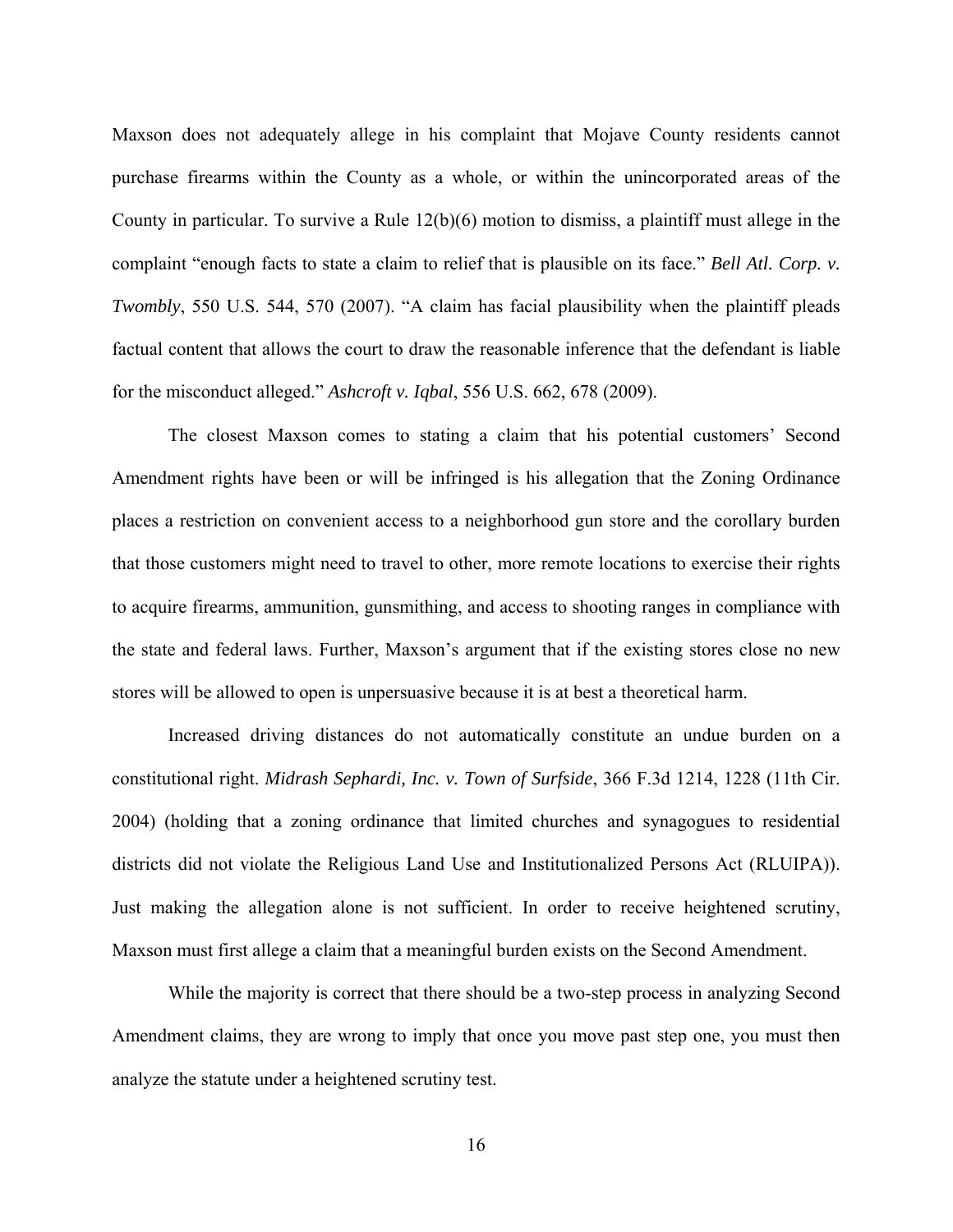The Seventh Circuit provides sage advice to its fellow Appellate Courts by cautioning us that, during step two of the analysis, we should avoid digging into the "levels of scrutiny" quagmire. *United States v. Skoien*, 614 F.3d 638, 641-42 (7th Cir. 2010) (*en banc*). Rather, we should view the interplay between the strength of the government's justification and whether or not the restriction implicates a core Second Amendment right. Therefore, during step two, the further you get away from a core Second Amendment right, the stronger the government's justification and the less strict the scrutiny.

In this case we are dealing with a Zoning Ordinance dressed up as a Second Amendment claim. Mojave County is at best inconveniencing its residents through the adoption of zoning regulations. One of the most sacred rights in this Country is the ability to pursue one's economic destiny. No other maxim is more closely held in this Country, and yet we allow local governments to regulate where businesses are located, often resulting in jobs being unavailable to all of its citizens. We allow this to happen under a rational basis scrutiny. *See Village of Euclid, Ohio v. Ambler Realty Co.*, 272 U.S. 365 (1926). Just because a zoning regulation can be made to look like a Second Amendment claim does not actually make it into one. Therefore, in looking at the state of the law following *Heller*, it seems keeping all three levels of scrutiny available makes the most sense.

Which leads to Maxson failure to state a plausible claim on behalf of his potential customers that the Zoning Ordinance meaningfully inhibits residents from acquiring firearms within the County. With the dangers inherent in firearms, mere inconvenience is not enough.

The claim that the Zoning Ordinance burdens his potential customers' Second Amendment rights to obtain necessary firearms instruction and training is belied by the Zoning Ordinance itself. It merely limits the location of premises conducting "firearm sales." Mojave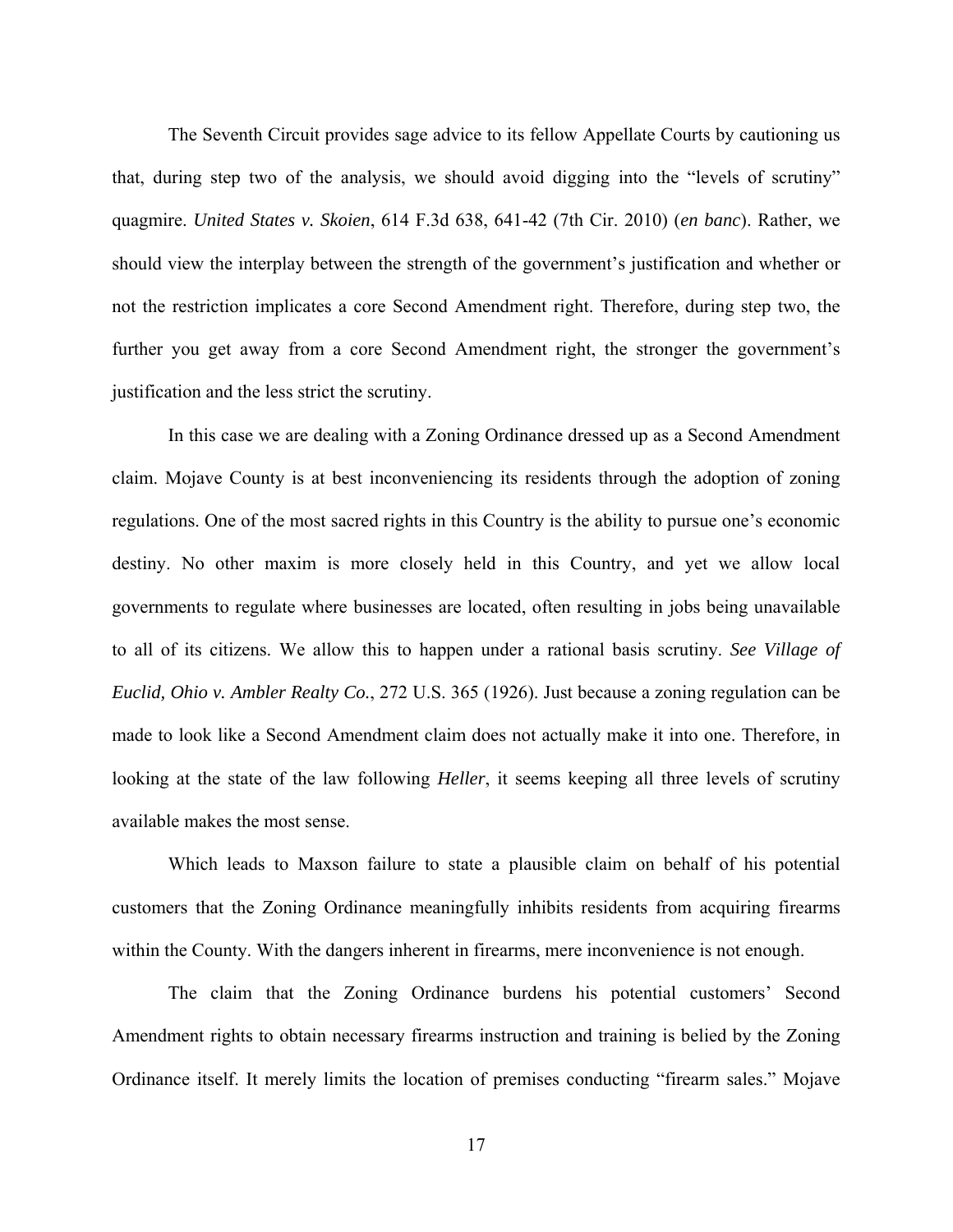Cty., Cal., Code § 17.54.131. It does not concern businesses providing firearms instruction and training services.

Therefore, the Zoning Ordinance imposes no burden on Maxson if he simply wanted to open a business at the proposed site that would provide firearms instruction and training and a shooting range but not the separate firearms storefront. Whether or not that makes economic sense is immaterial. The law has historically contemplated limitations on which types of firearms can be sold; it is therefore disingenuous to say there is a blanket right to sell firearms.

This case is entirely unlike the *Ezell* cases. The ordinance in *Ezell I* expressly banned publicly accessible firing ranges in the entire city of Chicago. 651 F.3d at 691. The zoning ordinance in *Ezell v. City of Chicago ("Ezell II")*, although not an outright ban, so severely limited the potential locations for operating a range that less than three percent of the city's total acreage was even theoretically available as a site for a gun range, and there was no range in the city. 846 F.3d 888, 894 (7th Cir. 2017).

No such interference can be shown in this case, as the Zoning Ordinance restricts the location of firearm sales but not training. Maxson thus fails to state a Second Amendment claim related to the provision of the ancillary right of firearms training and certification services.

Given the uniquely dangerous nature of firearms and the extraordinary risk they pose to public safety, it is not hard to understand the County's desire to enact whatever control measures it can.

### **II. CONCLUSION**

In conclusion, I would affirm the lower court's ruling.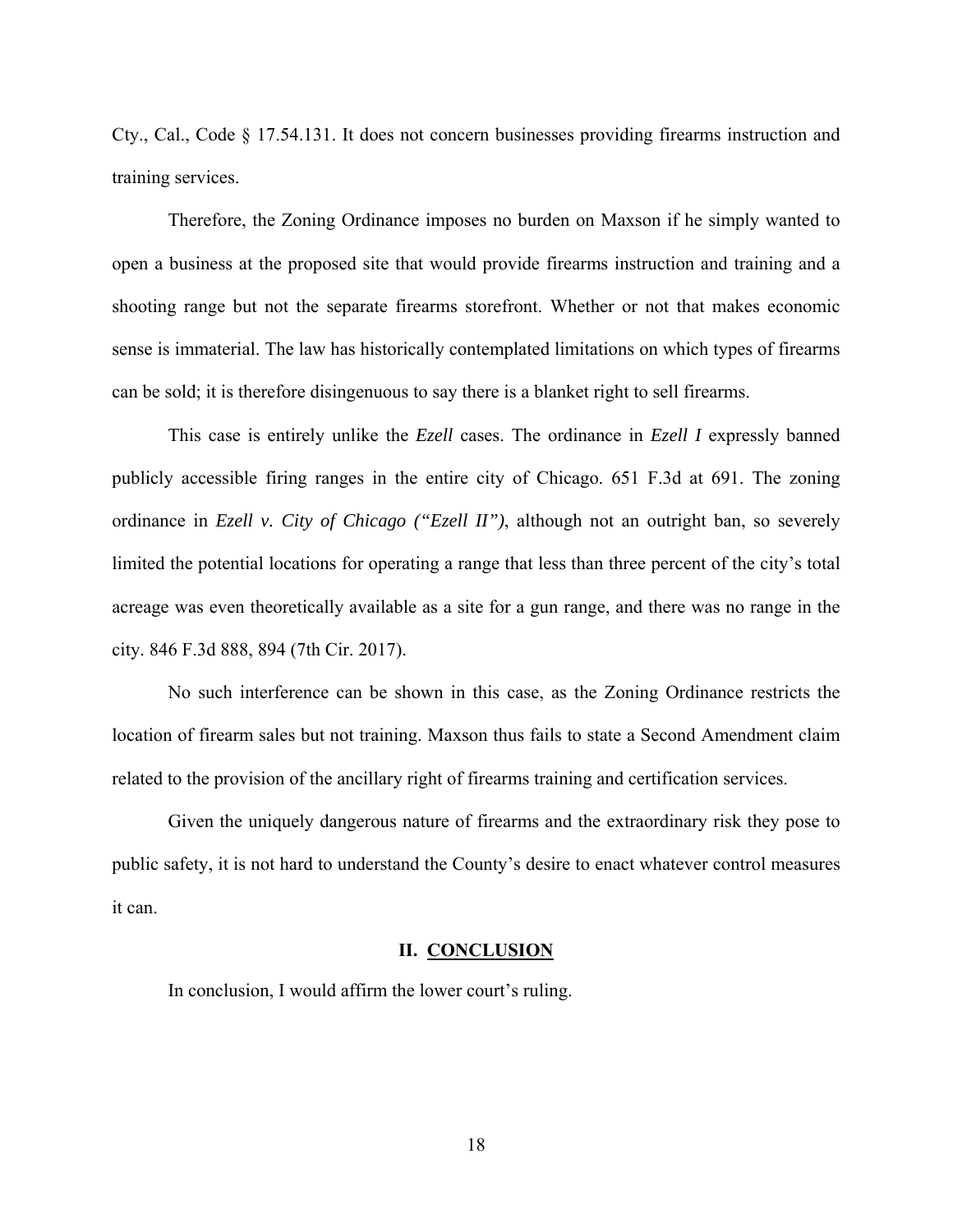#### **MOJAVE COUNTY STATUTES**

#### **17.54.130 - Conditional uses.**

Certain uses, referred to in this title as conditional uses, are hereby declared to possess characteristics which require special review and appraisal in each instance, in order to determine whether or not the use:

A. Is required by the public need;

- B. Will be properly related to other land uses and transportation and service facilities in the vicinity;
- C. If permitted, will under all the circumstances and conditions of the particular case, materially affect adversely the health or safety of persons residing or working in the vicinity, or be materially detrimental to the public welfare or injurious to property or improvements in the neighborhood; and
- D. Will be contrary to the specific intent clauses or performance standards established for the district, in which it is to be located.

A use in any district which is listed, explicitly or by reference, as a conditional use in the district's regulations, shall be approved or disapproved as to zoning only upon filing an application in proper form and in accordance with the procedure governing such uses set forth hereinafter.

### **17.54.131 - Conditional uses—Firearms sales.**

In addition to the findings required of the board of zoning adjustments under Sections 17.54.130 and 17.54.140, no conditional use permit for firearms sales shall issue unless the following additional findings are made by the board of zoning adjustments based on sufficient evidence:

- A. That the district in which the proposed sales activity is to occur is appropriate;
- B. That the subject premises is not within five hundred (800) feet of any of the following: Residentially zoned district; elementary, middle or high school; pre-school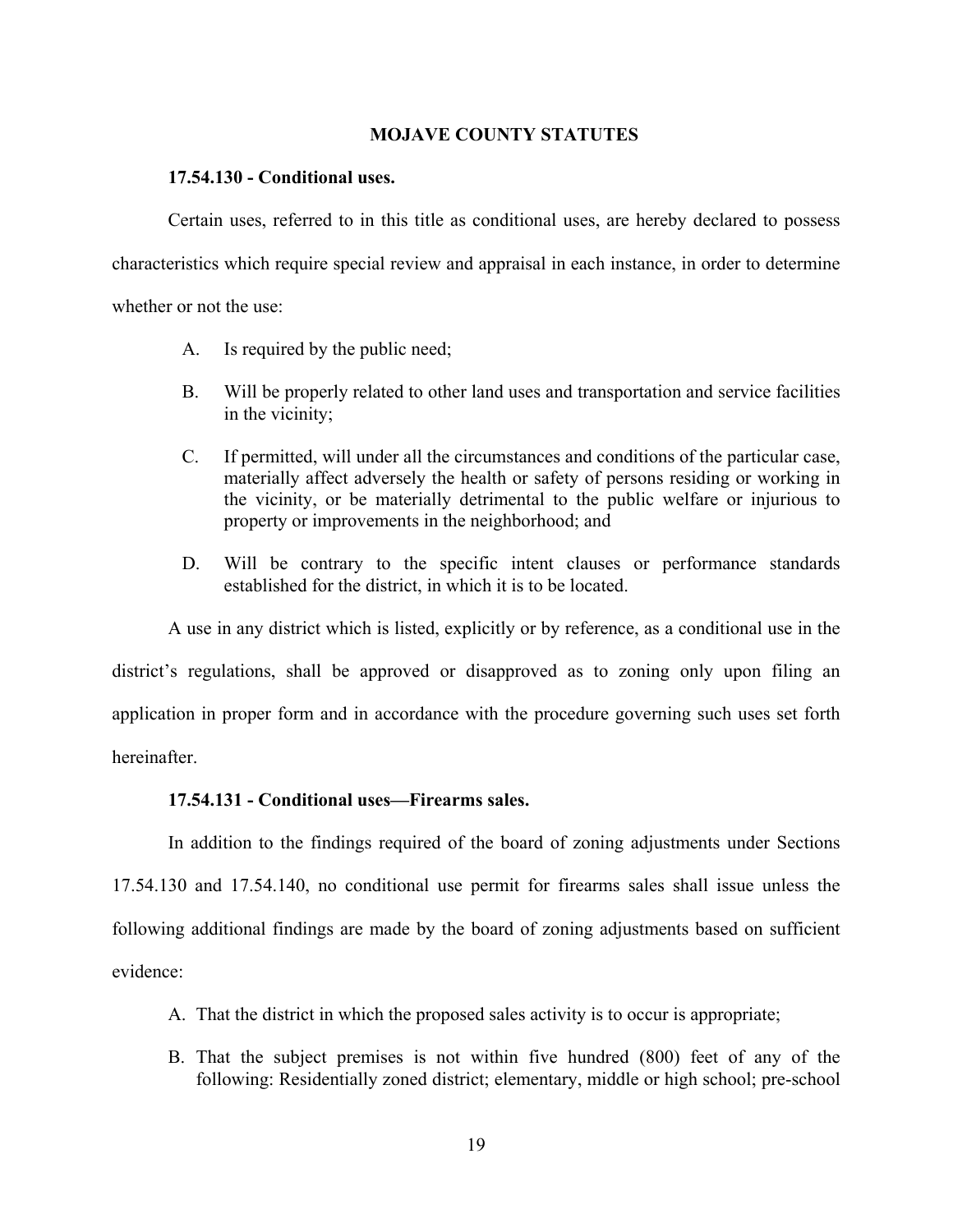or day care center; other firearms sales business; religious center; or liquor stores or establishments in which liquor is served;

- C. That the applicant possesses, in current form, all of the firearms dealer licenses required by federal and state law;
- D. That the applicant has been informed that, in addition to a conditional use permit, applicant is required to obtain a firearms dealer license issued by the County of Mojave before sale activity can commence, and that information regarding how such license may be obtained has been provided to the applicant;
- E. That the subject premises is in full compliance with the requirements of the applicable building codes, fire codes and other technical codes and regulations which govern the use, occupancy, maintenance, construction or design of the building or structure;
- F. That the applicant has provided sufficient detail regarding the intended compliance with the Penal Code requirements for safe storage of firearms and ammunition to be kept at the subject place of business and building security.

# **17.54.140 - Conditional uses—Action.**

The board of zoning adjustments shall receive, hear and decide applications for a conditional use permit and after the conclusion of the hearing may authorize approval as to zoning of the proposed use if the evidence contained in or accompanying the application or presented at the hearing is deemed sufficient to establish that, under all circumstances and conditions of the particular case, the use is properly located in all respects as specified in Section 17.54.130, and otherwise the board of zoning adjustments shall disapprove the same. In each case, notice of the hearing shall be given.

Where for any reason a board of zoning adjustments is unable to take an action on an application, the planning director has the power to transfer the application to the planning commission, who shall then receive, hear, and decide such applications as specified in Section 17.54.130.